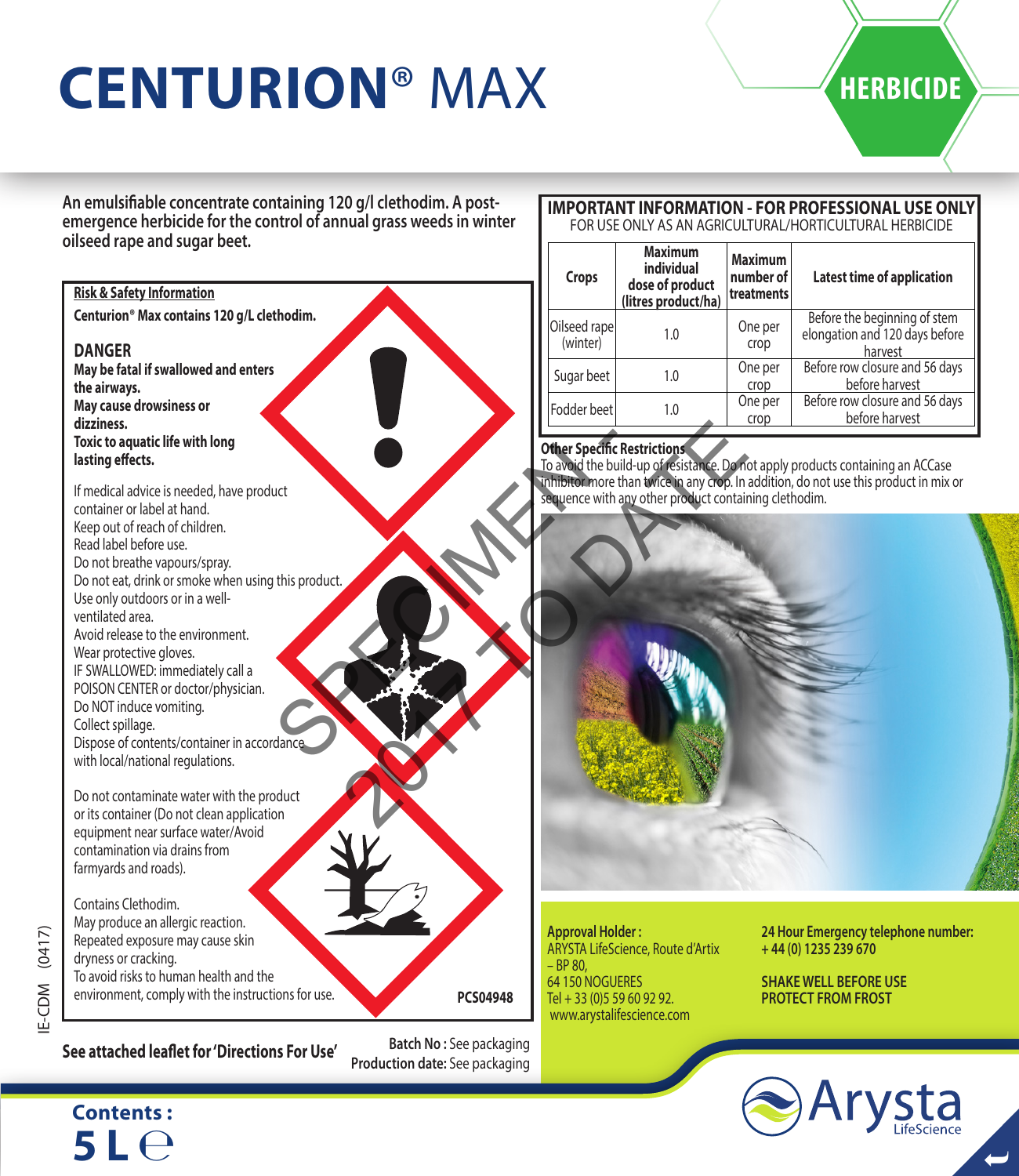### **This leaflet is part of the authorised Product Label**

## **DIRECTIONS FOR USE**

IMPORTANT: This information is approved as part of the Product Label. All instructions within this section must be read carefully in order to obtain safe and successful use of this product.

#### **INTRODUCTION**

**Centurion® Max** is a systemic, selective, non-residual herbicide for the post-emergence control of annual grass weeds in a range of broad-leaved crops. After application the compound is rapidly absorbed by the treated plant parts and is readily translocated to the root system and to the aerial growing parts of the plant. Typical symptoms on susceptible grass weeds visible 1-2 weeks after application are stunting of growth and yellowing of leaves of the treated plants, followed by plant death.

#### **WHEN TO SPRAY**

Only weeds which have emerged at the time of application will be controlled. The optimum timing of application is from 3 leaves to beginning of tillering for annual grass weeds. For annual grass weeds, sufficient foliage should have emerged to absorb the spray. It is important also to apply when the weeds have not yet begun to compete with the crop.

**Centurion® Max** can be used on all soil types.

#### **WEED CONTROL**

| <b>SPECIES</b>                                                                                                                                                                                                                                                                                               | <b>RATE OF APPLICATION</b> | <b>TIMING OF APPLICATION</b>                                                                                                                                                                                                                                                                                                            |  |  |
|--------------------------------------------------------------------------------------------------------------------------------------------------------------------------------------------------------------------------------------------------------------------------------------------------------------|----------------------------|-----------------------------------------------------------------------------------------------------------------------------------------------------------------------------------------------------------------------------------------------------------------------------------------------------------------------------------------|--|--|
|                                                                                                                                                                                                                                                                                                              |                            | (weed stage)                                                                                                                                                                                                                                                                                                                            |  |  |
| Black-grass                                                                                                                                                                                                                                                                                                  |                            |                                                                                                                                                                                                                                                                                                                                         |  |  |
| Volunteer wheat                                                                                                                                                                                                                                                                                              | 1.0 litre per hectare      | 3 fully-expanded leaves until the weeds have 5 tillers.<br>On Annual meadowgrass, the optimal stage of application is 3 fully expanded leaves and                                                                                                                                                                                       |  |  |
| Volunteer barley                                                                                                                                                                                                                                                                                             |                            | beginning of tillering.                                                                                                                                                                                                                                                                                                                 |  |  |
| Annual meadowgrass                                                                                                                                                                                                                                                                                           |                            |                                                                                                                                                                                                                                                                                                                                         |  |  |
|                                                                                                                                                                                                                                                                                                              |                            | Do not cultivate for at least two weeks after application to allow time for translocation to occur. Leave a long of interval (up to 3 weeks) if growing conditions are poor.                                                                                                                                                            |  |  |
| <b>RESISTANCE</b>                                                                                                                                                                                                                                                                                            |                            |                                                                                                                                                                                                                                                                                                                                         |  |  |
|                                                                                                                                                                                                                                                                                                              |                            | Strains of some annual grasses (eg Black-grass, Wild Oats, and Italian Rya-grass) have developed resistance to herbicides, which may lead to poor control. A strategy<br>for preventing and managing such resistance should be adopted. Guidelines have been produced by the Weed Resistance Action Group and copies are available from |  |  |
| the HGCA, CPA, your distributor, crop adviser or product manufacturer.                                                                                                                                                                                                                                       |                            |                                                                                                                                                                                                                                                                                                                                         |  |  |
| This product contains clethodim which is an ACCase inhibitor, also classified by the Herbicide Resistance Action Committee as "Group A".<br>Use only as part of a resistance management strategy that includes cultural methods of control and does not use ACCase inhibitors as the sole chemical method of |                            |                                                                                                                                                                                                                                                                                                                                         |  |  |
| grass-weed control.                                                                                                                                                                                                                                                                                          |                            |                                                                                                                                                                                                                                                                                                                                         |  |  |
| different weeds at a different timing.                                                                                                                                                                                                                                                                       |                            | Applying a second product containing an ACCase inhibitor to a crop will increase the risk of resistance development; only use a second ACCase inhibitor to control                                                                                                                                                                      |  |  |
|                                                                                                                                                                                                                                                                                                              |                            | Centurion <sup>®</sup> Max may control some resistant populations of Black-grass to some other ACCase inhibitors. Do not use reduced doses of Centurion® Max on grassweeds<br>where resistance is suspected. Populations of annual grasses may show resistance to <b>Centurion<sup>®</sup> Max</b> and will not be fully controlled.    |  |  |
| It is recommended to adopt a long-term strategy intervaluancy cultural and chemical measures. The following are the key elements of the resistance management<br>strategy:                                                                                                                                   |                            |                                                                                                                                                                                                                                                                                                                                         |  |  |
|                                                                                                                                                                                                                                                                                                              |                            | A bosses of all acce <b>ving A co</b> rrected a bosses of the corrected of the corrected and the contracted of the corrected and the corrected and the corrected and the corrected and the corrected and the corrected and the correc                                                                                                   |  |  |

#### **RESISTANCE**

- Always follow WRAG guidelines for preventing and managing herbicide resistant weeds,
- Maximise the use of cultural control measures wherever possible (e.g. crop rotation, ploughing, delayed drilling etc.)
- Use tank mixes or sequences of effective herbicides with different modes of action within individual crops, or successive crops.
- To reduce the risk of developing resistance, applications of **Centurion® Max** should be made to young, actively growing weeds. Identify as much as possible the herbicides to which your grass weeds are resistant. This can help you to determine the most appropriate herbicides to use.
- Monitor fields regularly and investigate the reasons for any poor control.

#### **RECOMMENDATIONS BY CROP**

Avoid overlapping spray swaths as crop damage and reduced yields could result. Do not spray if rain or frost is expected, or if foliage is wet. Do not spray in very windy conditions and ensure that spray does not drift onto neighbouring vegetation, especially susceptible types such as cereals (maize particularly) and grasses. The use of drift-reducing nozzle types should be taken as a matter of course to avoid spray drift on adjacent areas, particularly if the product is used on fields adjacent to young cereal crops.

After application, **Centurion® Max** requires at least 12 hours without rain for uptake to be complete.

Weeds suffering stress because of drought, frost, waterlogging, natural dieback or other environmental conditions will not be growing actively and so will not be well controlled; as such conditions could interfere with uptake and translocation of **Centurion® Max**. Do not spray when temperatures or air moisture are very high or very low; the optimal range of temperatures for spraying is 8-25°C, and the optimal air moisture is above 65%.